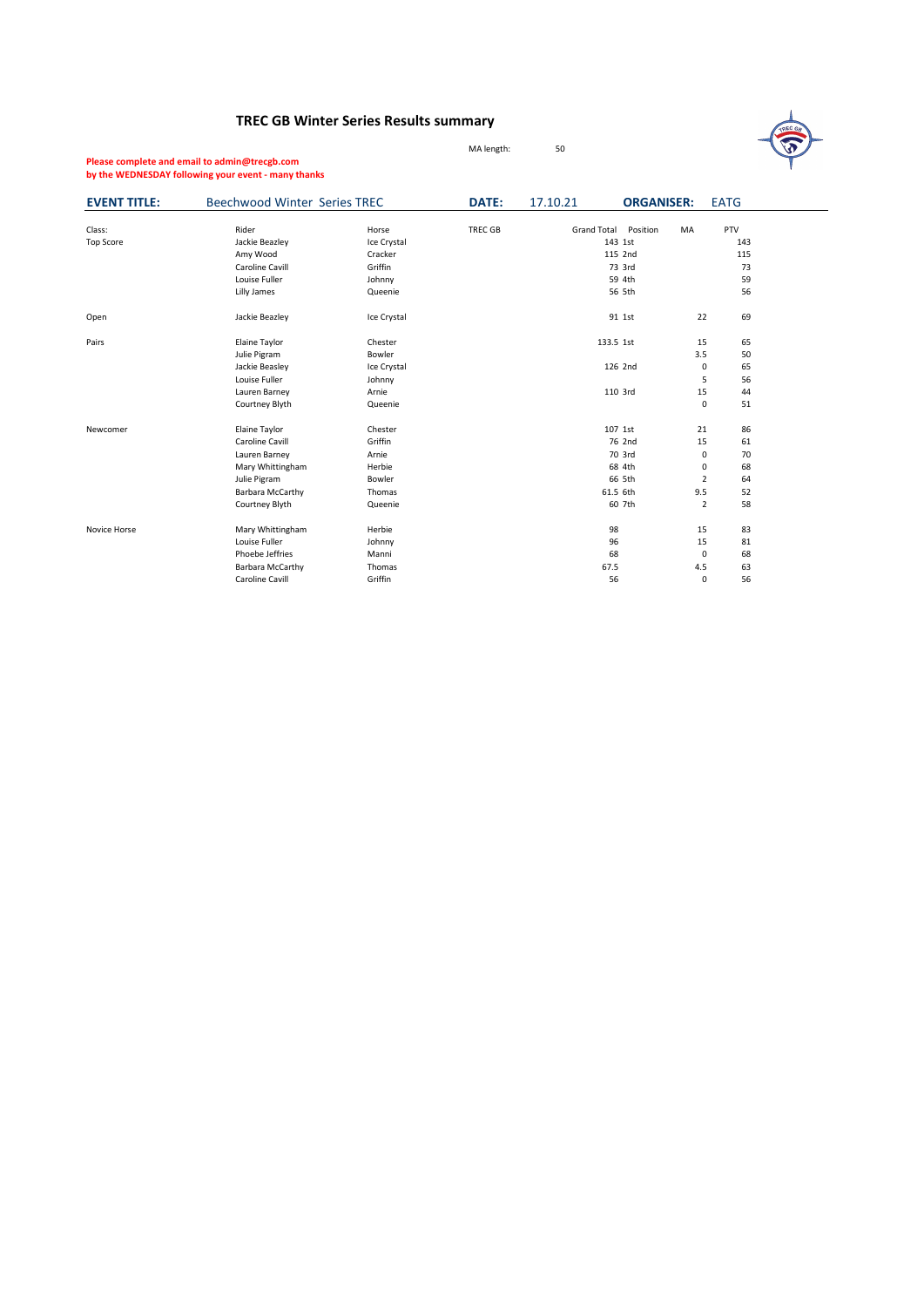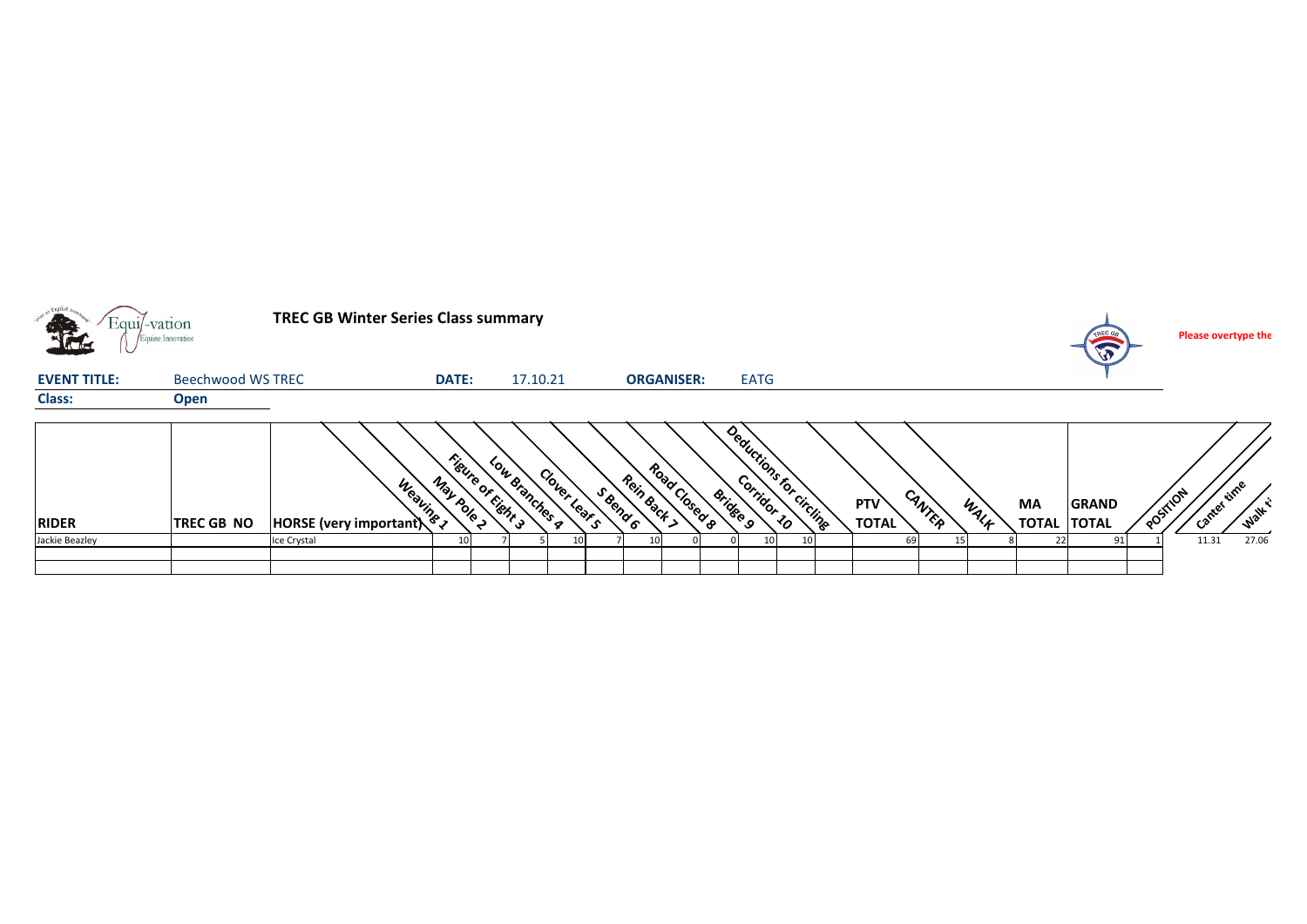

**TREC GB Winter Series Class summary**



| <b>EVENT TITLE:</b>     | Beechwood WS TREC   |                                           | DATE:      |             | 17.10.20        |              |          | <b>ORGANISER:</b>   |    |                 | <b>EATG</b>             |                     |        |      |                                 |              |          |
|-------------------------|---------------------|-------------------------------------------|------------|-------------|-----------------|--------------|----------|---------------------|----|-----------------|-------------------------|---------------------|--------|------|---------------------------------|--------------|----------|
| <b>Class:</b>           | <b>Novice Horse</b> |                                           |            |             |                 |              |          |                     |    |                 |                         |                     |        |      |                                 |              |          |
| <b>RIDER</b>            | TREC GB NO          | Bendines<br><b>HORSE</b> (very important) | May pole 2 | Neck Rein 3 | Low Branches a  | Clover Lears | S Bend 6 | Ridden Immobility & |    | <b>Bridge 9</b> | Deductions for circuits | PTV<br><b>TOTAL</b> | CANTER | WALK | <b>MA</b><br><b>TOTAL TOTAL</b> | <b>GRAND</b> | POSTILON |
| <b>Caroline Cavill</b>  |                     | Griffin                                   |            |             |                 |              |          | 10                  | 10 |                 | 10                      |                     |        |      |                                 | 56           |          |
| <b>Barbara McCarthy</b> |                     | Thomas                                    |            |             |                 |              |          | 10                  |    | 10              | 10                      | 63                  |        | 4.5  | 4.5                             | 67.5         |          |
| Louise Fuller           |                     | Johnny                                    |            |             | 10              |              |          | 10                  | 10 | 10              | 10                      | 81                  | 15     |      |                                 | 96           |          |
| Phoebe Jeffires         |                     | Manni                                     |            |             | 10              |              |          | 10                  | 10 | 10              |                         | 68                  |        |      |                                 | 68           |          |
| <b>Mary Whittington</b> |                     | Herbie                                    |            |             | 10 <sup>1</sup> |              |          | 10                  | 10 | 10              | 10                      | 83                  | 15     |      |                                 | 98           |          |
|                         |                     |                                           |            |             |                 |              |          |                     |    |                 |                         |                     |        |      |                                 |              |          |
|                         |                     |                                           |            |             |                 |              |          |                     |    |                 |                         |                     |        |      |                                 |              |          |
|                         |                     |                                           |            |             |                 |              |          |                     |    |                 |                         |                     |        |      |                                 |              |          |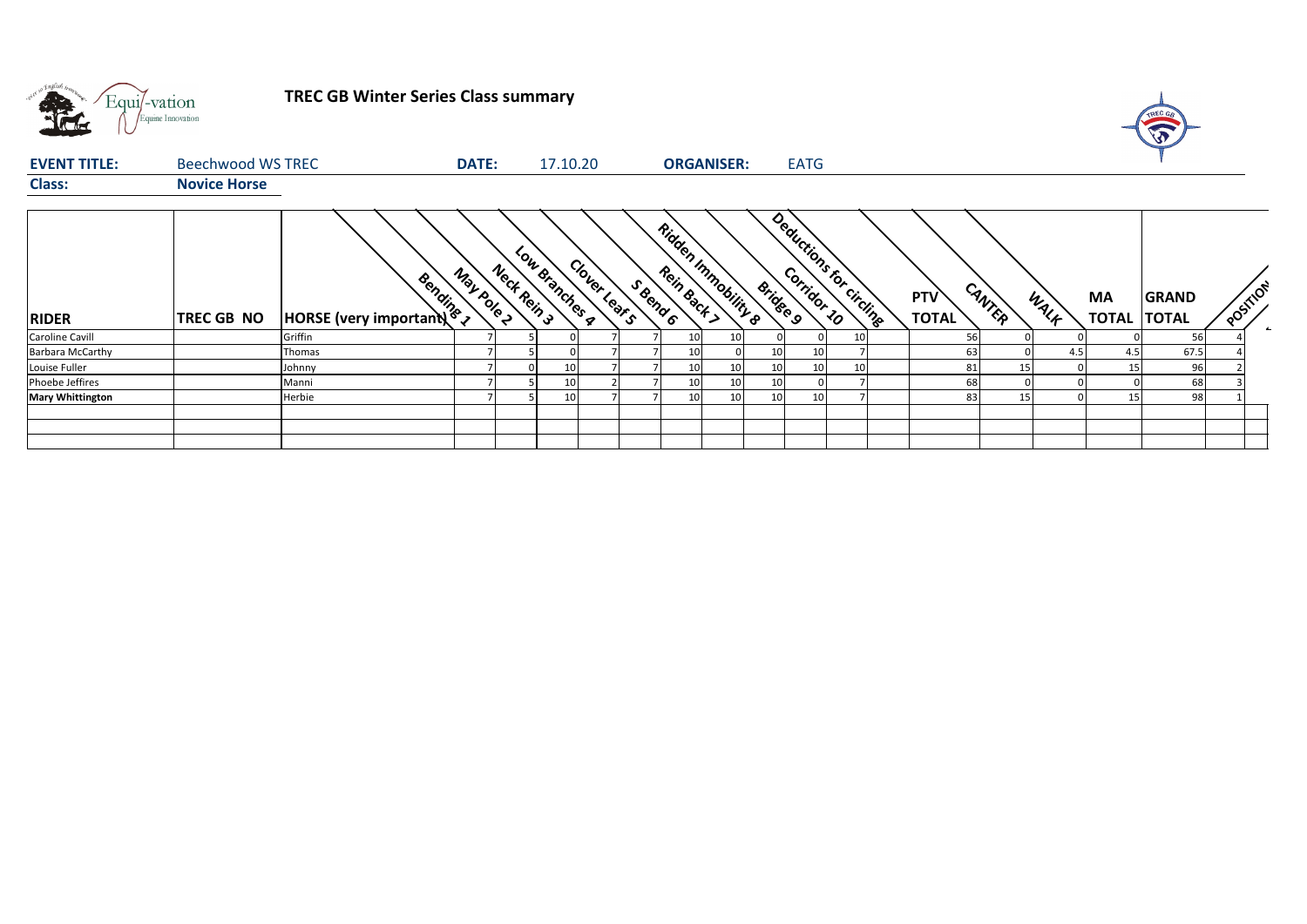

**TREC GB Winter Series Class summary**



| <b>EVENT TITLE:</b>     | Beechwood WS TREC |                                            | <b>DATE:</b> | 17.10.21                      |              |          |           | <b>ORGANISER:</b>              |                 | <b>EATG</b>             |    |                            |        |      |                           |                              |                          |
|-------------------------|-------------------|--------------------------------------------|--------------|-------------------------------|--------------|----------|-----------|--------------------------------|-----------------|-------------------------|----|----------------------------|--------|------|---------------------------|------------------------------|--------------------------|
| <b>Class:</b>           | <b>Newcomer</b>   |                                            |              |                               |              |          |           |                                |                 |                         |    |                            |        |      |                           |                              |                          |
| <b>RIDER</b>            | <b>TREC GB NO</b> | Bending 1<br><b>HORSE</b> (very important) | May pole 2   | Low Branches a<br>Neck Rein 3 | Clover Lears | S Bend 6 | Rein Back | <b>Ridden Immobility &amp;</b> | <b>Bridge 9</b> | Deductions for circuite |    | <b>PTV</b><br><b>TOTAL</b> | CANTER | WALK | <b>MA</b><br><b>TOTAL</b> | <b>GRAND</b><br><b>TOTAL</b> | POSTILON                 |
| Caroline Cavill         |                   | Griffin                                    |              |                               |              |          | 10        | 10                             |                 |                         |    | 61                         | 15     |      | 15                        | 76                           | $\overline{\phantom{a}}$ |
| Lauren Barney           |                   | Arnie                                      |              |                               |              |          |           | 10                             | 10              | 10                      |    | 70                         |        |      |                           | 70                           |                          |
| Courtney Blyth          |                   | Queenie                                    |              |                               |              |          | 10        |                                | 10              | 10                      |    | 58                         |        |      |                           | 60                           |                          |
| Julie Pigram            |                   | Bowler                                     |              |                               |              |          | 10        |                                | 10 <sub>1</sub> | 10 <sup>1</sup>         |    | 64                         |        |      |                           | 66                           |                          |
| <b>Elaine Taylor</b>    |                   | Chester                                    |              | 10                            |              |          | 10        | 10                             | 10              | 10 <sup>1</sup>         | 10 | 86                         | 15     |      | 21                        | 107                          |                          |
| <b>Barbara McCarthy</b> |                   | Thomas                                     |              |                               |              |          |           |                                | 10              | 10                      |    | 52                         |        | 3.5  | 9.5                       | 61.5                         |                          |
| <b>Emily Stockwell</b>  |                   | Manni                                      |              |                               |              |          |           |                                |                 |                         |    |                            |        |      |                           |                              | 0 <sub>w</sub>           |
| <b>Mary Whttingham</b>  |                   | Herbie                                     |              |                               |              |          | 10        |                                | 10              |                         |    | 68                         |        |      |                           | 68                           |                          |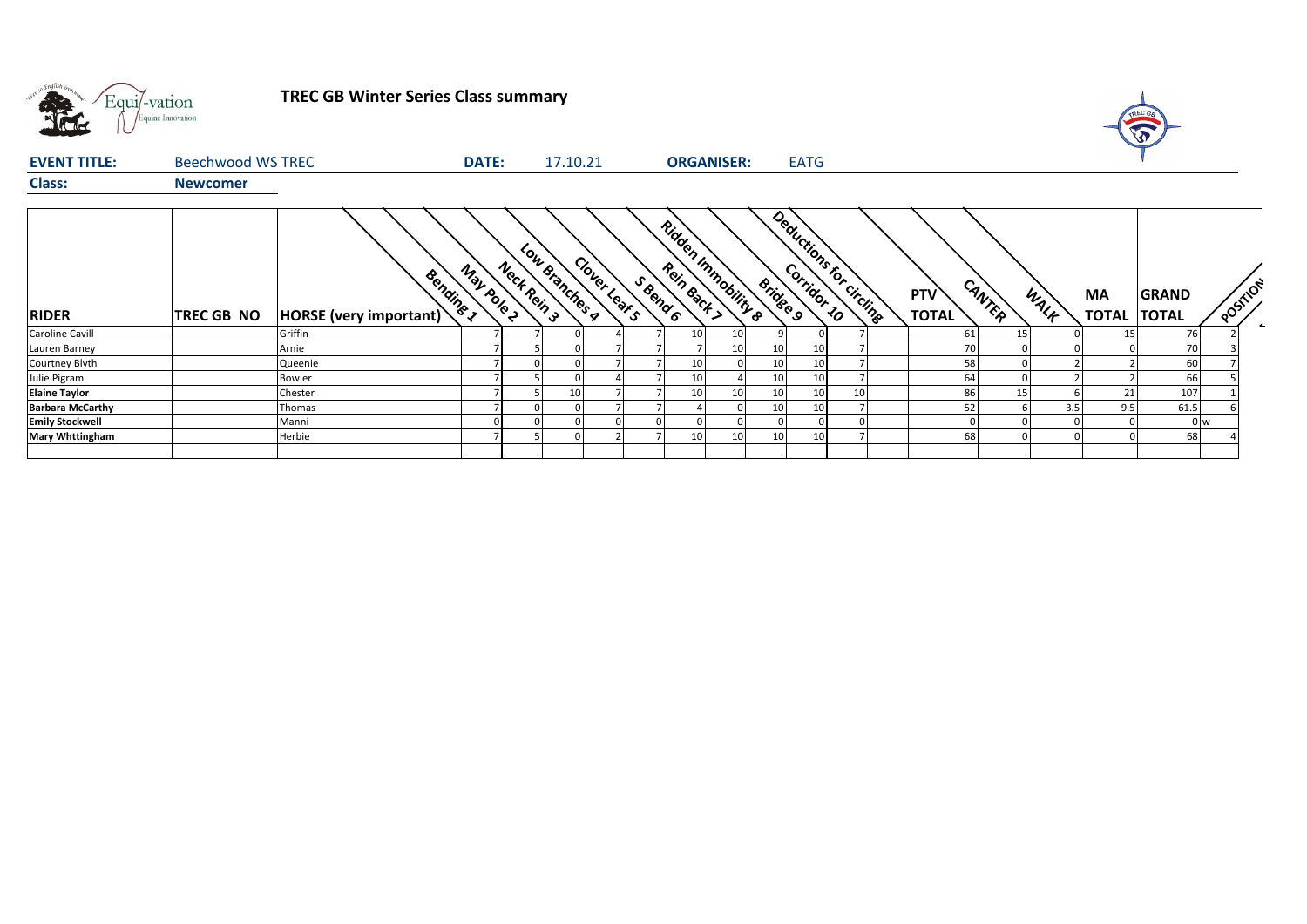| $\sqrt{3}$            |                   | <b>TREC GB Winter Series Class summary</b>   |              |                               |              |          |                   |               |                 |                          |    |                     |        |      | TREC OF            |                              |          |                  |
|-----------------------|-------------------|----------------------------------------------|--------------|-------------------------------|--------------|----------|-------------------|---------------|-----------------|--------------------------|----|---------------------|--------|------|--------------------|------------------------------|----------|------------------|
| <b>EVENT TITLE:</b>   | Beechwood WS TREC |                                              | <b>DATE:</b> | 17.10.21                      |              |          | <b>ORGANISER:</b> |               |                 | <b>EATG</b>              |    |                     |        |      |                    |                              |          |                  |
| <b>Class:</b>         | <b>Top Score</b>  |                                              |              |                               |              |          |                   |               |                 |                          |    |                     |        |      |                    |                              |          |                  |
| <b>RIDER</b>          | <b>TREC GB NO</b> | Rein Back 1<br><b>HORSE</b> (very important) | May pole     | Low Branches a<br>Nect Rein 3 | Cloyer Lears | S Bend 6 | Bendine >         | Raod Closed R | <b>Bridge 9</b> | Deductions for circlinge |    | PTV<br><b>TOTAL</b> | CANTER | WALK | MA<br><b>TOTAL</b> | <b>GRAND</b><br><b>TOTAL</b> | POSTILON | $\blacktriangle$ |
| Amy Wood              |                   | Cracker                                      | 10           |                               |              | 14       | 40                |               |                 | 20                       |    | 115                 |        |      |                    | 115                          |          |                  |
| Jackie Beazley        |                   | Ice Crystal                                  | 10           | 10                            |              |          |                   |               |                 | 20                       | 54 | 143                 |        |      |                    | 143                          |          |                  |
| Lesely Gillman        |                   | Gamble in hand                               |              |                               |              |          |                   |               |                 |                          |    |                     |        |      |                    | <b>W</b>                     |          |                  |
| Lilly James Lead rein |                   | Queenie Lead Rein                            |              |                               |              |          | 20                |               |                 | 10                       |    | 56                  |        |      |                    | 56                           |          |                  |
| Louise Fuller         |                   | Johnny                                       |              |                               |              |          | 18                |               |                 |                          |    | 59                  |        |      |                    | 59                           |          |                  |
| Caroline Cavill       |                   | Griffin                                      | 20           | 10                            |              |          |                   |               |                 |                          |    | 73                  |        |      |                    | 73                           |          |                  |
|                       |                   |                                              |              |                               |              |          |                   |               |                 |                          |    |                     |        |      |                    |                              |          |                  |